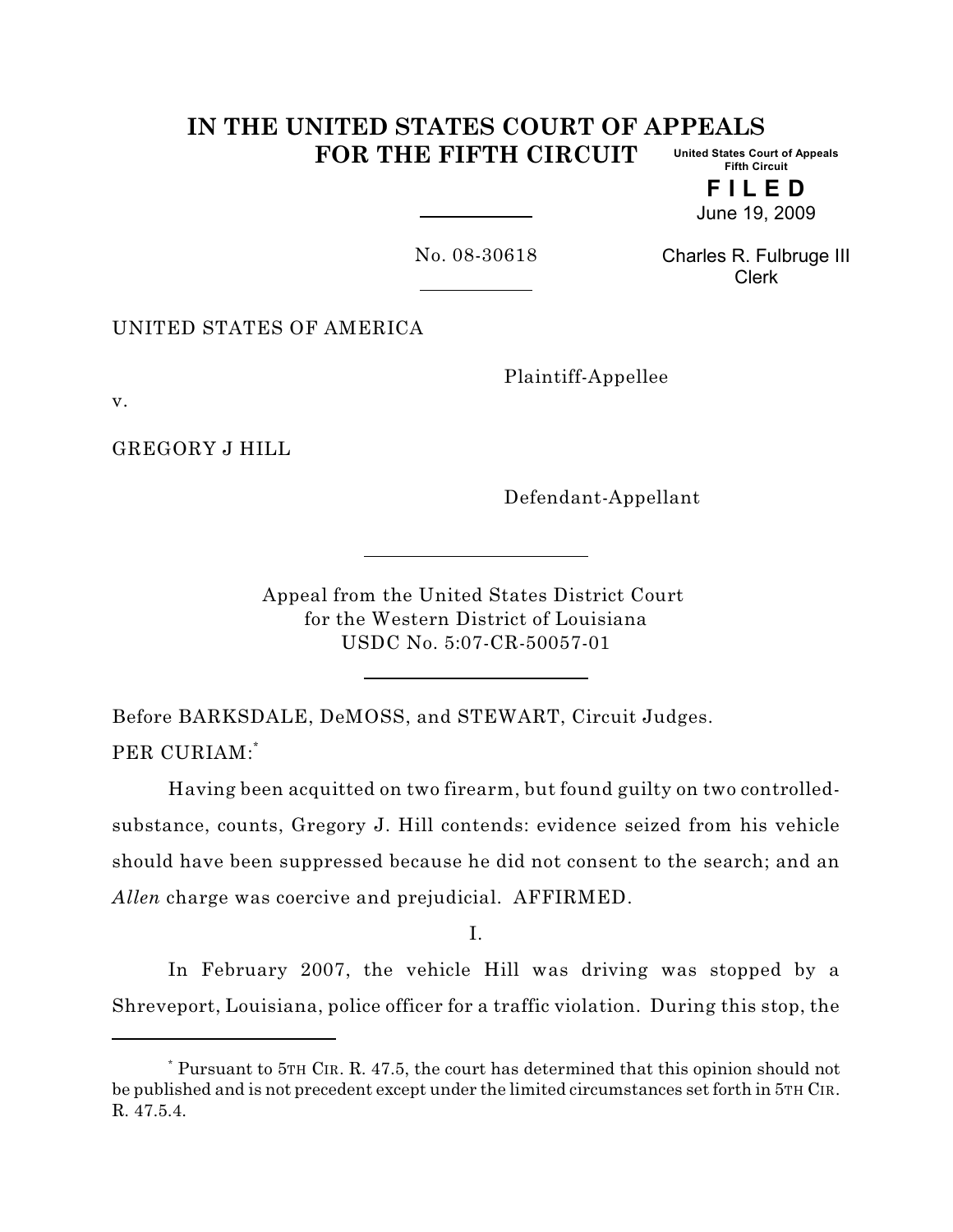police officer requested (and, as discussed below, received) permission to look in Hill's vehicle. Among the items discovered in the search were crack cocaine and a pistol.

Hill was indicted for, *inter alia*, two counts of possession with intent to distribute a controlled substance, in violation of 21 U.S.C. § 841; possession of a firearm by a convicted felon, in violation of 18 U.S.C. §  $922(g)(1)$ ; and possession of a firearm during commission of a drug-trafficking offense, in violation of 18 U.S.C. § 924(c)(1). His two-day trial was held in February 2008; after being given an *Allen* charge, a jury found him guilty of the two controlledsubstance, but not guilty of the two firearm, charges.

II.

Hill claims: pursuant to the exclusionary rule, evidence seized from his vehicle should have been suppressed as resulting from a search to which he did not consent; and the *Allen* charge was coercive and prejudicial.

#### A.

"The exclusionary rule is 'a judicially created remedy designed to safeguard Fourth Amendment rights generally through its deterrent effect . . . .'" *United States v. Sibley*, 448 F.3d 754, 757 n.2 (5th Cir. 2006) (quoting *United States v. Leon*, 468 U.S. 897, 906 (1984)). "When properly invoked, the rule allows the suppression of the fruits of a search that violates the Fourth Amendment." *Id.* (citing *Leon*, 468 U.S. at 905).

## 1.

A consensual search is, of course, a "well-established exception to the Fourth Amendment's warrant requirement". *United States v. Mata*, 517 F.3d 279, 290 (5th Cir. 2008) (citing *Florida v. Jimeno*, 500 U.S. 248, 250 (1991)). Hill maintains: any consent given to the officer was conditioned on his accompanying the officer during the search; and, because Hill was not permitted to do so, the officer did not have his consent to search his vehicle.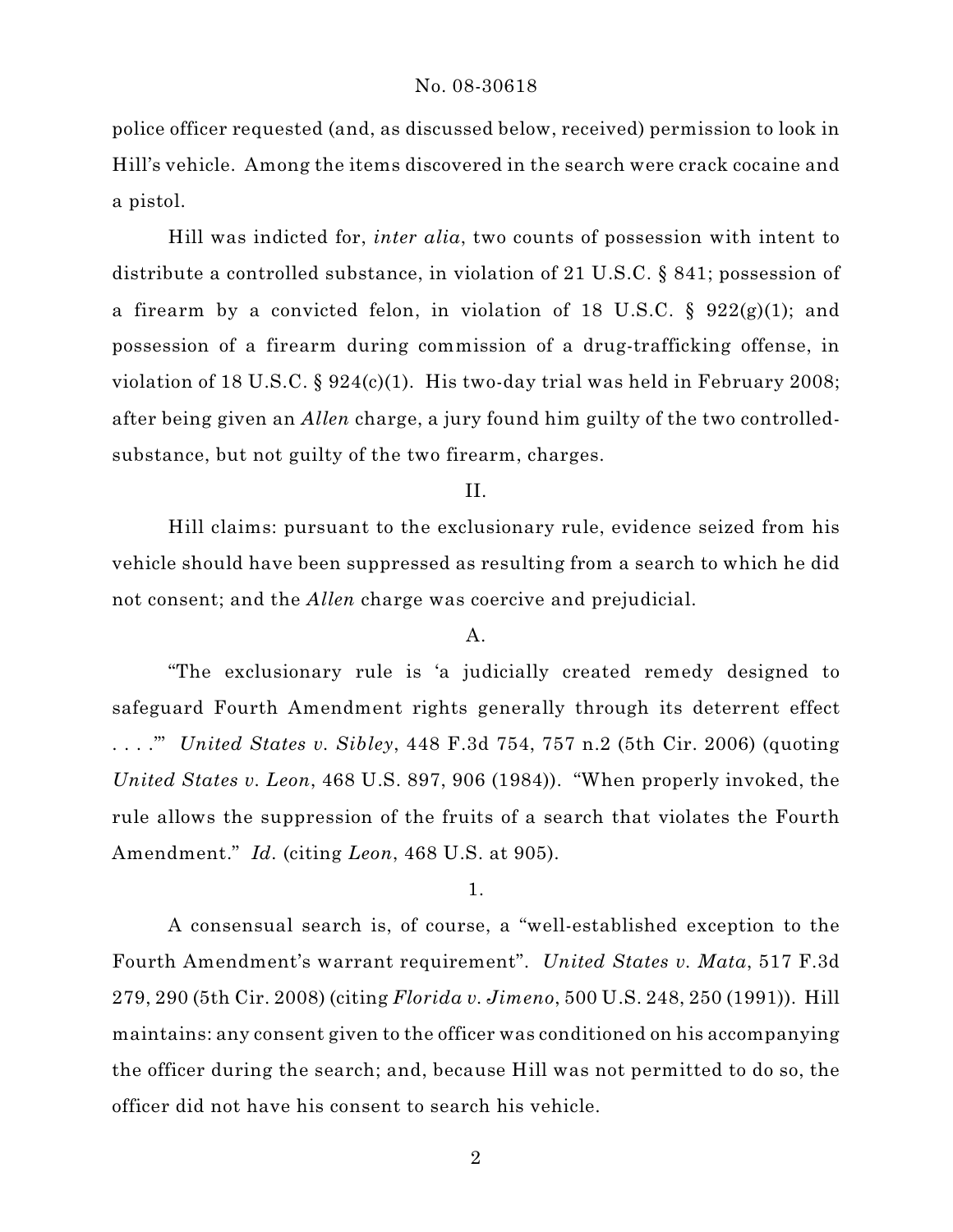When reviewing the denial of a suppression motion, conclusions of law are reviewed *de novo*; findings of fact, only for clear error. *E.g.*, *United States v. Pope*, 467 F.3d 912, 915-16 (5th Cir. 2006). Whether consent to search was given is a factual issue; accordingly, the district court's finding consent is reviewed only for clear error. *E.g.*, *United States v. Fierro*, 38 F.3d 761, 771 (5th Cir. 1994). "'A factual finding is not clearly erroneous as long as it is plausible in light of the record as a whole.'" *United States v. Brown*, 470 F.3d 1091, 1094 (5th Cir. 2006) (quoting *United States v. Holmes*, 406 F.3d 337, 363 (5th Cir. 2005)).

Prior to the February 2008 trial, Hill moved to suppress the seized evidence. He claimed, *inter alia*, that he did not consent to the search. The parties submitted briefs and waived an evidentiary hearing. The magistrate judge, in August 2007, issued a report and recommendation: recommending, *inter alia*, that Hill gave valid consent; and, recommending denying the suppression motion. Hill filed an objection to this report and recommendation. The district judge, in September 2007, denied Hill's suppression motion, adopting the report and recommendation.

The vehicle Hill was driving was stopped for a traffic violation—a brake light was not working. Video and audio recordings of the traffic stop, and of the subsequent conversation between Hill and the police officer, were made by a recording system in the police car and a body microphone worn by the officer.

At the beginning of the traffic stop, as the officer approached the vehicle on foot, Hill opened the driver's-side door; it remained open for the remainder of the stop. The officer told Hill to remain in the vehicle, explained the reason for the stop, and asked for Hill's driver's license and insurance card. Hill replied that he did not have any identification with him. The officer had Hill step out of the vehicle; patted him down, pursuant to *Terry v. Ohio*, 392 U.S. 1 (1968) (permitting law enforcement officers to conduct a pat down of a suspect for officer safety if they have a reasonable suspicion that: a crime has taken, or is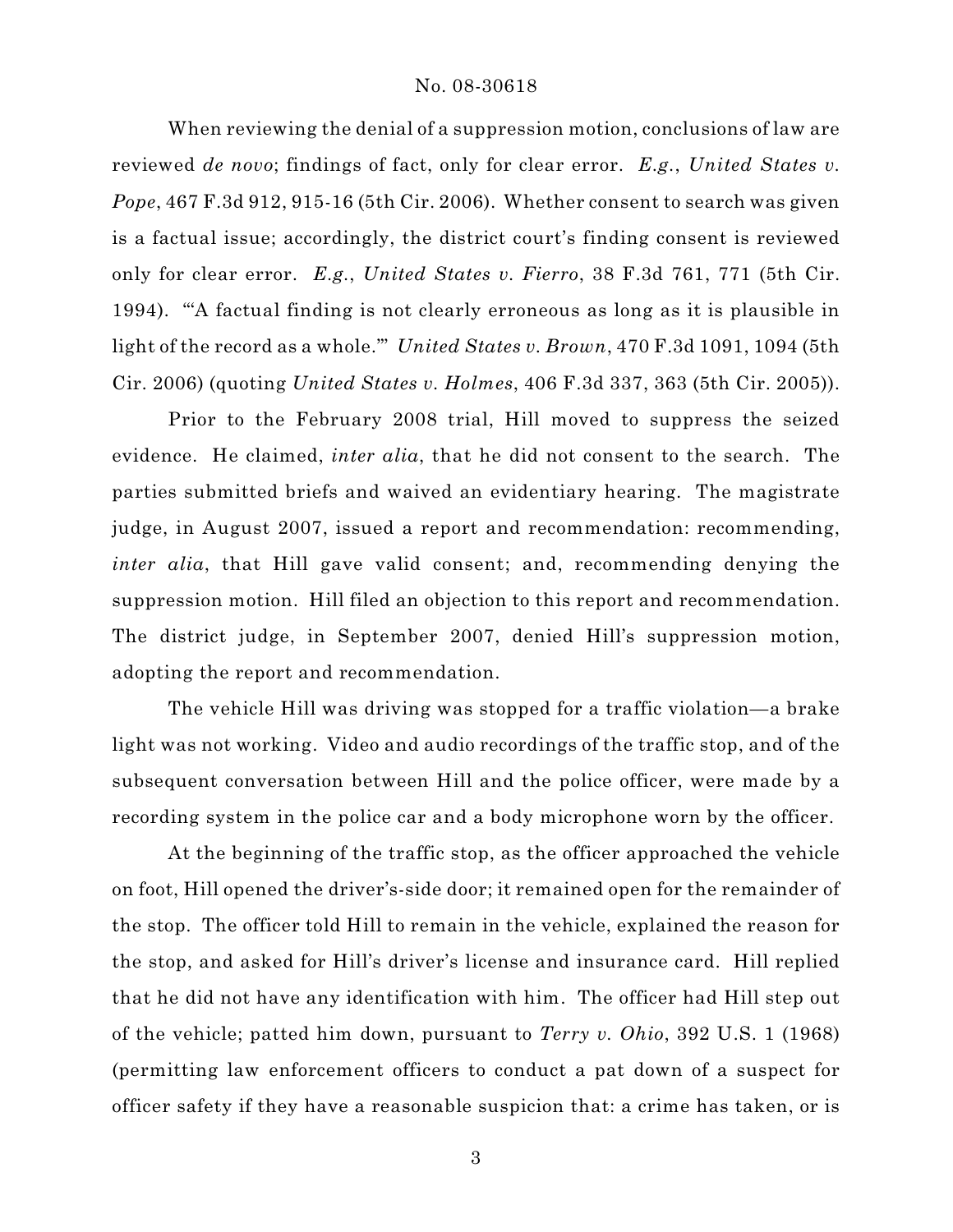about to take, place; and, the subject is armed and dangerous); discovered that Hill was carrying a large amount of money; and, smelled the odor of burnt marijuana emanating from the vehicle.

Because Hill's identity was still not known, the officer placed Hill in the back seat of the officer's vehicle. (Hill was not handcuffed, and he was allowed to keep possession of his cellular telephone.) The following conversation was then recorded by the above-described recording system:

OFFICER: Is it all right if I look in your car? Hold on let me, hold on.

HILL: Look in my car? What for?

OFFICER: Okay, listen to me now okay. Listen to me now, listen to me, is there something in that car that is not supposed to be there?

HILL: No sir.

OFFICER: Okay, so you don't have any problem if I look?

HILL: No, no but can I look when you look? I just want to be right there, you can put the hand cuffs on me and everything, just let me be right there.

OFFICER: I am not going to let you back out of this car because I don't know who you are, okay.

HILL: I can tell you who I am.

OFFICER: Okay let's start out with why are you shaking right now? Because I think that there's something in that car now.

After further conversation about Hill's identity, the officer approached the stillopen driver's-side door of Hill's vehicle, while Hill remained in the back seat of

the police car.

The officer, upon looking into Hill's vehicle, saw an empty, plastic Ziploc bag—the kind commonly used in drug-dealing activities—in plain view. He showed the bag to Hill, who insisted that he did not know how it happened to be in the vehicle. The officer then returned to the vehicle and found, *inter alia*, crack cocaine in the center console and a pistol in the back-seat area.

Regarding obtaining consent to search, as discussed above, the officer said to Hill: "[S]o you don't have any problem if I look [in the vehicle]"? Hill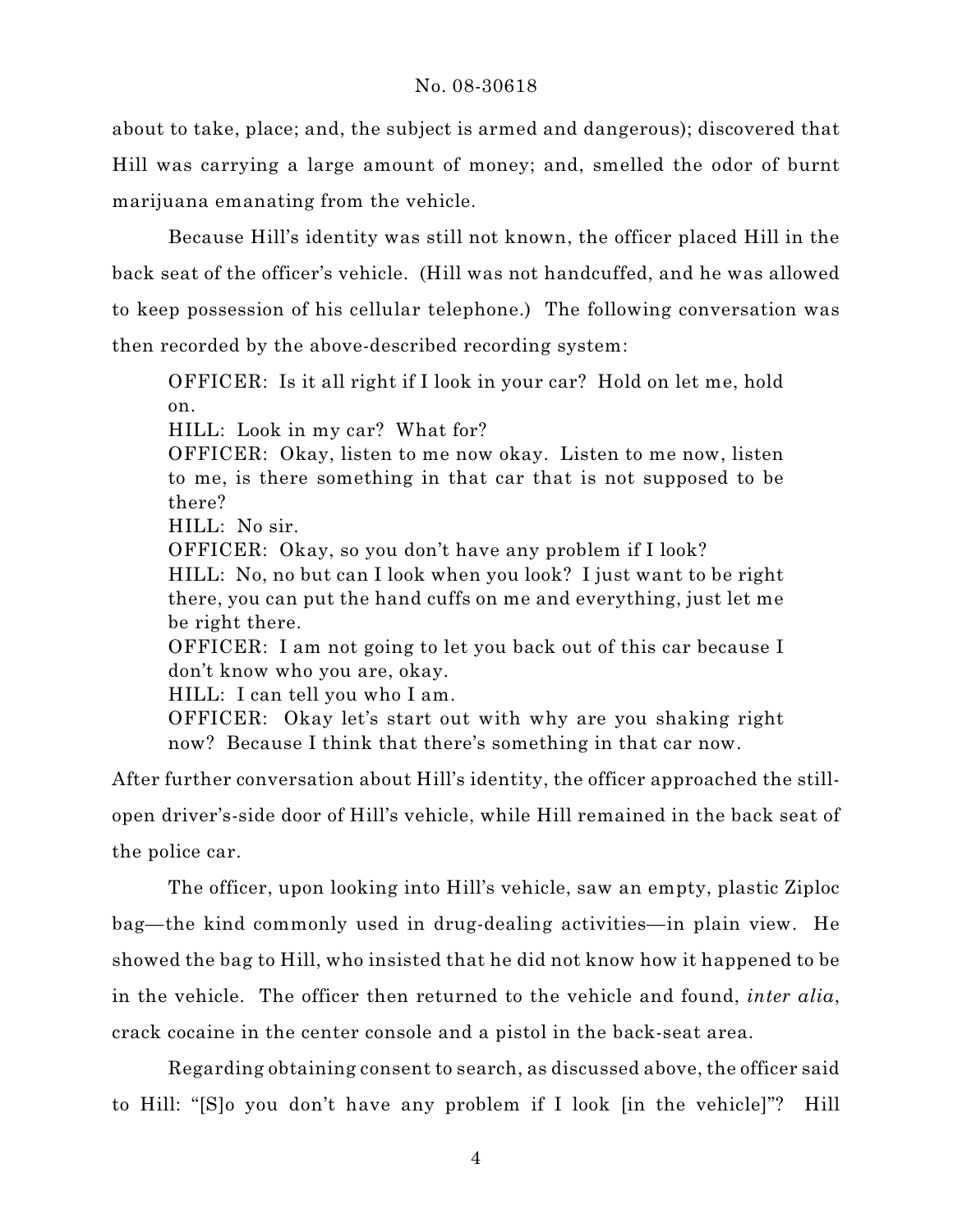responded: "*No, no but can I look when you look?* I just want to be right there, you can put the hand cuffs on me and everything, just let me be right there". (Emphasis added.) The district court construed Hill's statement as giving consent, followed by a separate request to accompany the officer during the search. Hill contends his statement is better construed as giving conditional consent, dependent upon his accompanying the officer. In short, Hill challenges whether consent was given.

Hill's above-quoted response to the officer's asking for consent to search provides support for the district court's finding consent. Among other things, Hill did not use the word "if", or other conditional language; and, he did not revoke his consent when the officer refused to permit Hill's accompanying him. There is adequate support for the district court's ruling; accordingly, it did not clearly err in finding this to be a consensual search. Therefore, the denial of Hill's motion to suppress was proper.

## 2.

The magistrate judge's report and recommendation, adopted by the district court, also provided: even without consent, marijuana odor may provide probable cause to conduct a warrantless search. *See*, *e.g.*, *United States v. McSween*, 53 F.3d 684, 686-87 (5th Cir. 1995). The Government urges this as an alternate basis for not suppressing the seized evidence. Because the district court did not clearly err in finding consent, we need not address this issue.

### B.

The phrase "*Allen* charge" originates from *Allen v. United States*, 164 U.S. 492 (1896). It generally refers to a judge's instructions to a seeminglydeadlocked criminal-trial jury, encouraging continuing trying to reach a verdict.

If a jury is having difficulty reaching a unanimous verdict, it is permissible to instruct it "that in a large proportion of cases absolute certainty could not be expected; that, although the verdict must be the verdict of each individual juror, and not a mere

5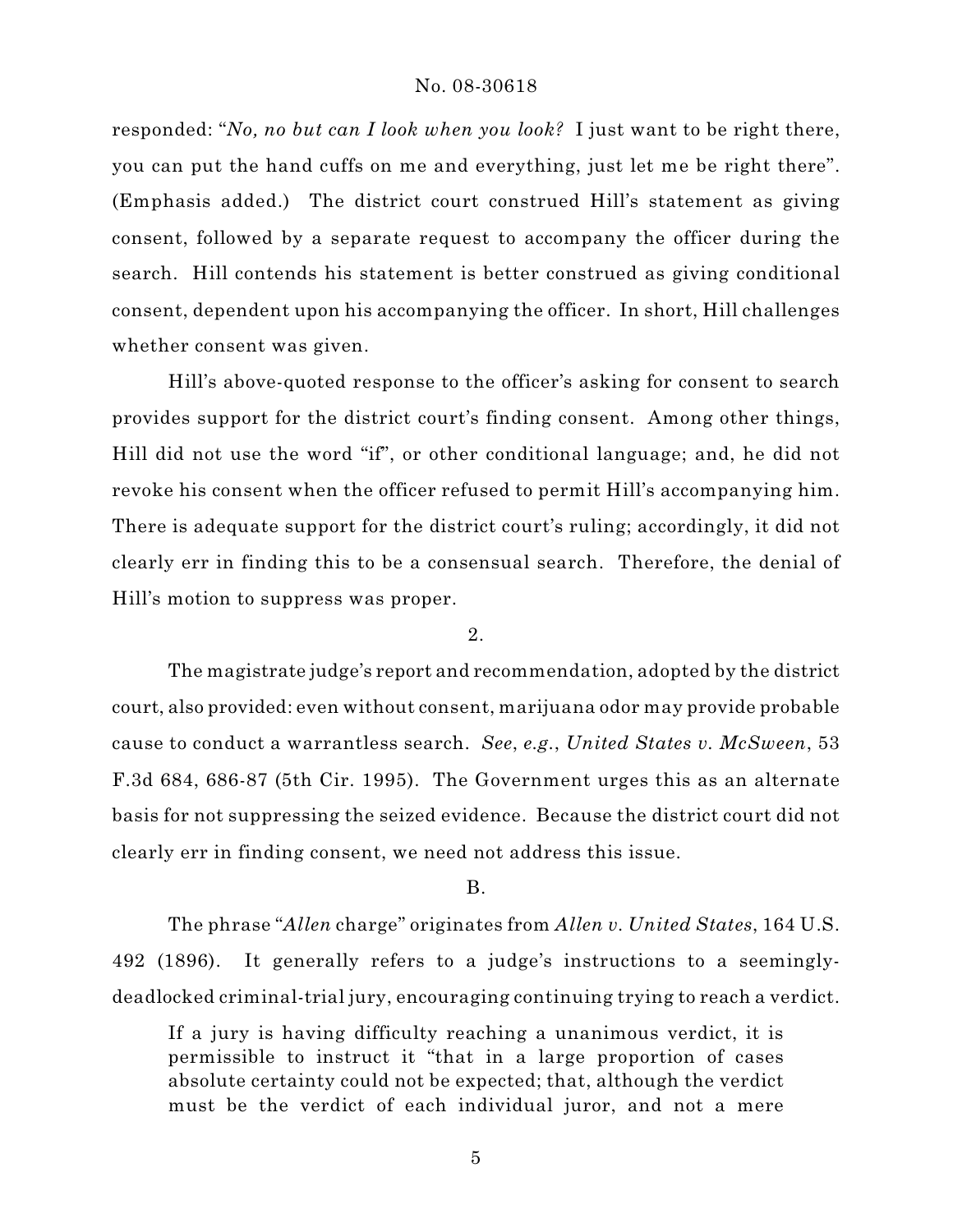acquiescence in the conclusion of his fellows, yet they should examine the question submitted with candor, and with a proper regard and deference to the opinions of each other; that it was their duty to decide the case if they could conscientiously do so; that they should listen, with a disposition to be convinced, to each other's arguments; that, if much the larger number were for conviction, a dissenting juror should consider whether his doubt was a reasonable one which made no impression upon the minds of so many men, equally honest, equally intelligent with himself. If, on the other hand, the majority were for acquittal, the minority ought to ask themselves whether they might not reasonably doubt the correctness of a judgment which was not concurred in by the majority." [*Allen*, 164 U.S. at 501.] Any similar supplemental instruction that urges members of a deadlocked jury to forego their differences is now known as an "*Allen* charge," or "the dynamite charge, the third degree instruction, the shotgun instruction, or the nitroglycerin charge." *United States v. Bailey*, 468 F.2d 652, 666 (5th Cir. 1972). This "standard supplemental instruction has been well-received by the nation's trial court judges. The charge is used precisely because it works, because it can blast a verdict out of a jury otherwise unable to agree that a person is guilty." *Id.*

*United States v. Fields*, 483 F.3d 313, 338-39 (5th Cir. 2007), *cert. denied*, 128 S. Ct. 1065 (2008).

Our court has consistently held that "[d]istrict courts have broad discretion to give *Allen* charges when the jury indicates deadlock". *United States v. Hitt*, 473 F.3d 146, 153 (5th Cir. 2006) (citing *United States v. Rivas*, 99 F.3d 170, 175 (5th Cir. 1996)); *see also United States v. Allard*, 464 F.3d 529, 536 (5th Cir. 2006) (noting the district court has "broad discretion" to evaluate whether an *Allen* charge is coercive). Accordingly, our court typically reviews challenged *Allen* charges for abuse of discretion. *E.g.*, *Fields*, 483 F.3d at 338. This is not so, however, when the challenge to the *Allen* charge was *not* raised in district court; if the defendant failed to object, our review is instead only for plain error. *E.g.*, *Hitt*, 473 F.3d at 153.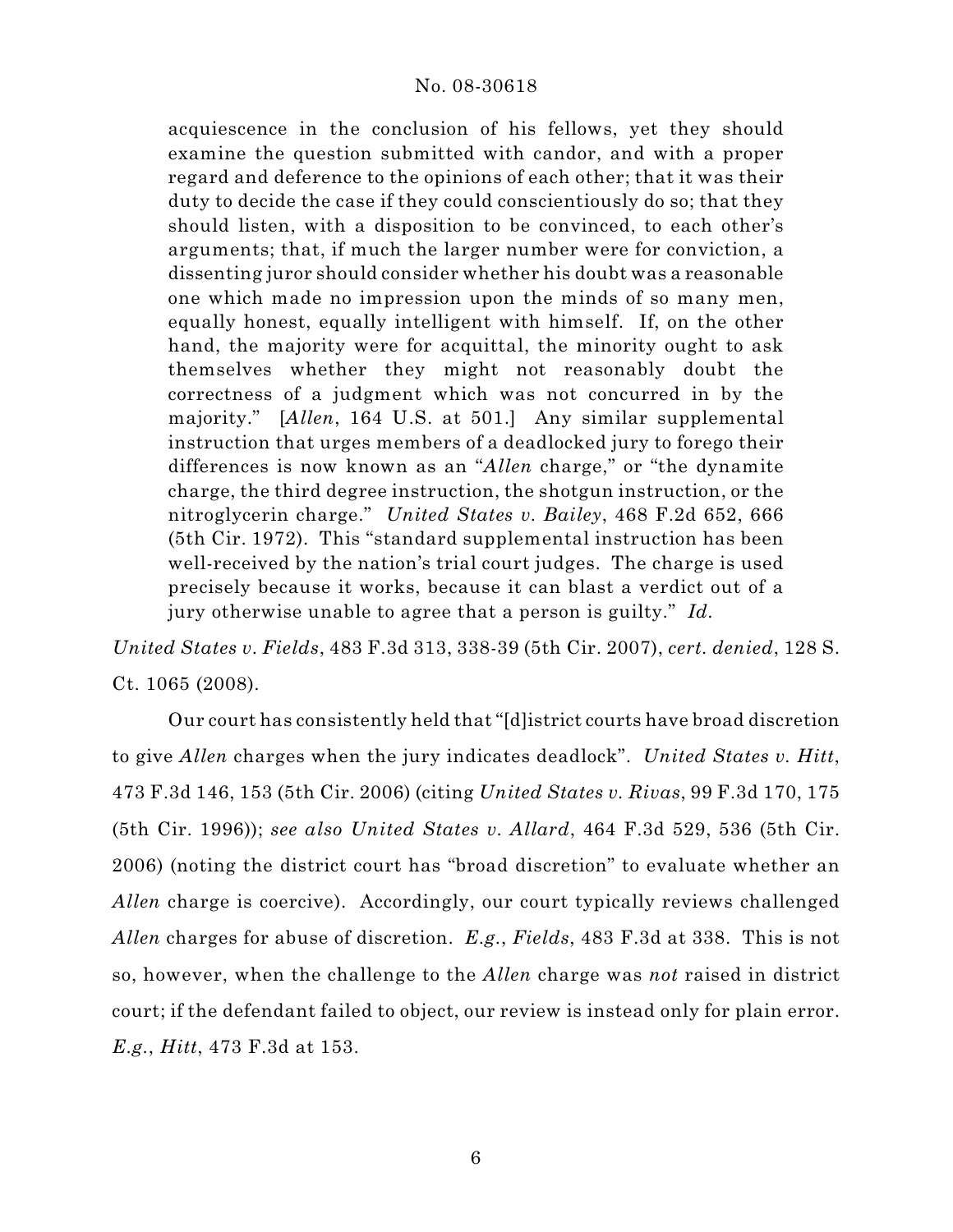Regarding the *Allen* charge, claimed to have been coercive and prejudicial, Hill maintains the wording used by the district judge requires reversal of his conviction. Preliminary to the *Allen* charge, and in the second (last) day of trial, the jury began deliberating at 10:58 a.m. At approximately 1:10 and 2:15 p.m., it sent notes to the district judge, requesting further instruction; the second note included a statement that it was "deadlocked". At approximately 2:35 p.m., the jury sent a third note; it again advised being "deadlocked".

Upon receiving this third note, the district judge and counsel discussed giving an *Allen* charge, encouraging the jurors to continue trying to reach a verdict. The district judge ultimately decided to do so. Hill's objection to this decision was overruled.

At approximately 2:45 p.m., the jurors were brought into the courtroom. The district judge then said to them:

This may not be what you expected to hear when you came in this door, but look at the clock. It's a quarter to three. I'm paying you guys \$40 a day and mileage. I'm going to ask that you go back in there and that you continue your deliberations for a while in an effort to agree on a verdict and dispose of this case. I have a few additional comments.

The district judge then essentially read from the Fifth Circuit's pattern *Allen* charge. Among other things, it reminds the jury that: trials are expensive; failure to reach a verdict results in having to conduct a new trial; there is no reason to believe the case could be tried again better or more exhaustively, or that a future jury might be more able to decide the case; all should consider whether any doubts that they have are reasonable; it is the jury's duty to reach a verdict, if possible; and the Government's failure to establish guilt beyond a reasonable doubt should result in a unanimous verdict of not guilty.

The district judge concluded by saying:

I'm going to put you on the clock. You have until 4:45 to go back in that jury room and earn the rest of your keep. And you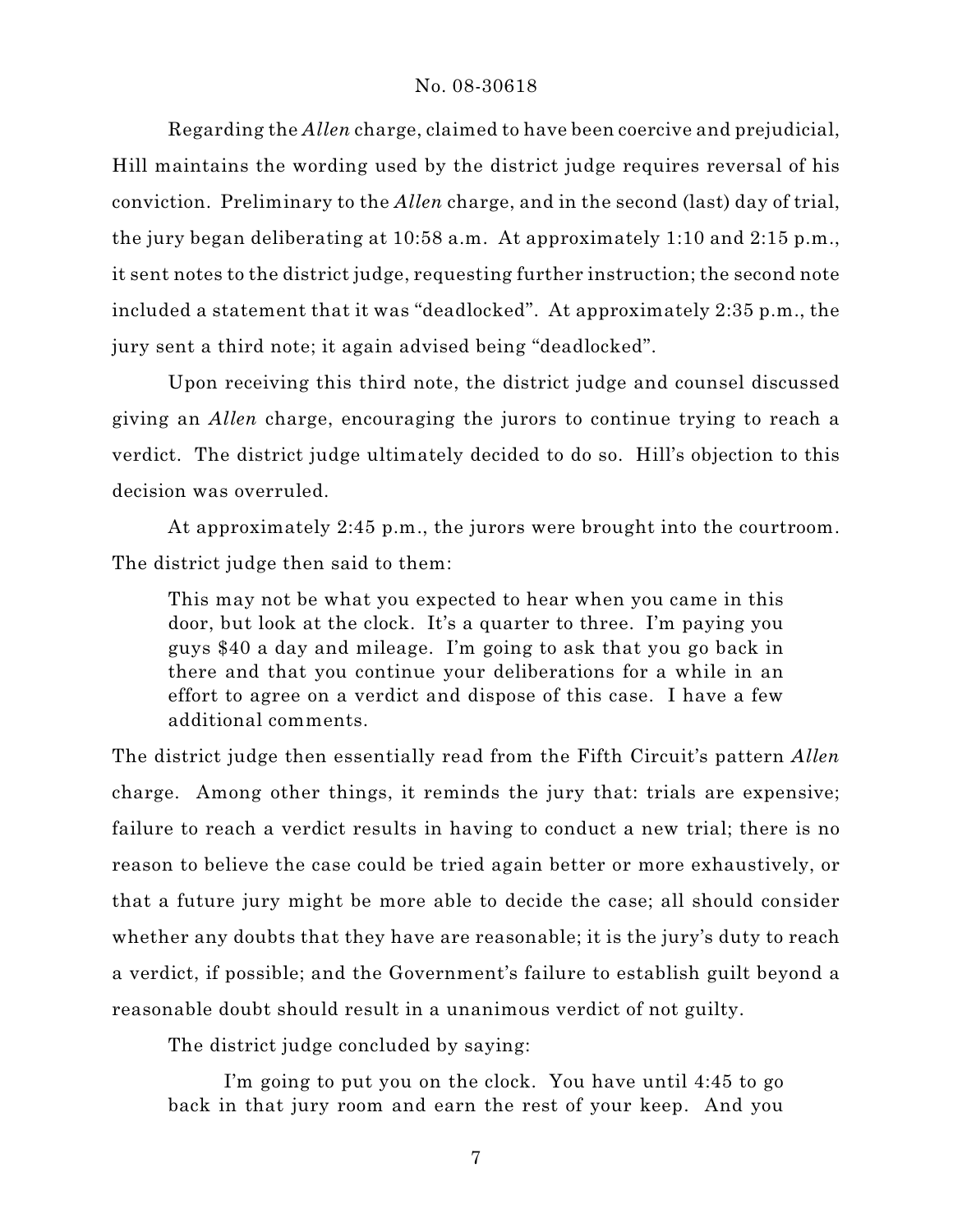might go back and read, beginning with the instructions on the four different charges. The fact that you can't agree on all four of the charges, do you agree on one of the charges. If you don't agree on any of the charges, see if you can get together enough to vote unanimously one way or the other so that all of us don't—all of us don't have to come back in here and try this case again.

Give it your best shot.... [The lawyers] did a good job. They did what the tradition of lawyers in such a contest are supposed to do.

But somehow if you can reach a unanimous verdict, do so. If you can't and it's a quarter to five, send me a note just like this note you just sent me, and we will send you home.

The jury resumed deliberations at 2:53 p.m.

At 4:15 p.m., the jury reached a verdict. It found Hill guilty of the two controlled-substance, but not guilty of the two firearm, charges.

As noted, Hill objected to the district court's giving an *Allen* charge. On appeal, however, he does not challenge the court's doing so; instead, he challenges portions of the given charge. After the charge was given, the following colloquy occurred between the district judge and Hill's attorney. It demonstrates that the wording currently challenged was *not* objected to in district court:

THE COURT: Are you all right . . . ?

[HILL'S ATTORNEY]: Yes, sir. Although I objected to the charge, I appreciate the way you read it. You changed it a little bit. THE COURT: I did. I livened it up a little. It's duller than dishwater the way it's written, but it's in the pattern. *But anyway—you still object to having done it, but you like the way it was done; is that it?*

[HILL'S ATTORNEY]: *That's correct.*

(Emphasis added.)

Hill's objection to giving an *Allen* charge is insufficient to preserve a challenge to the wording of that charge. *See Hitt*, 473 F.3d at 153 & n.5 (reviewing for plain error, where "[d]efendants' counsel objected to the reading of an *Allen* charge *in toto* . . . , but neither counsel objected to the charge's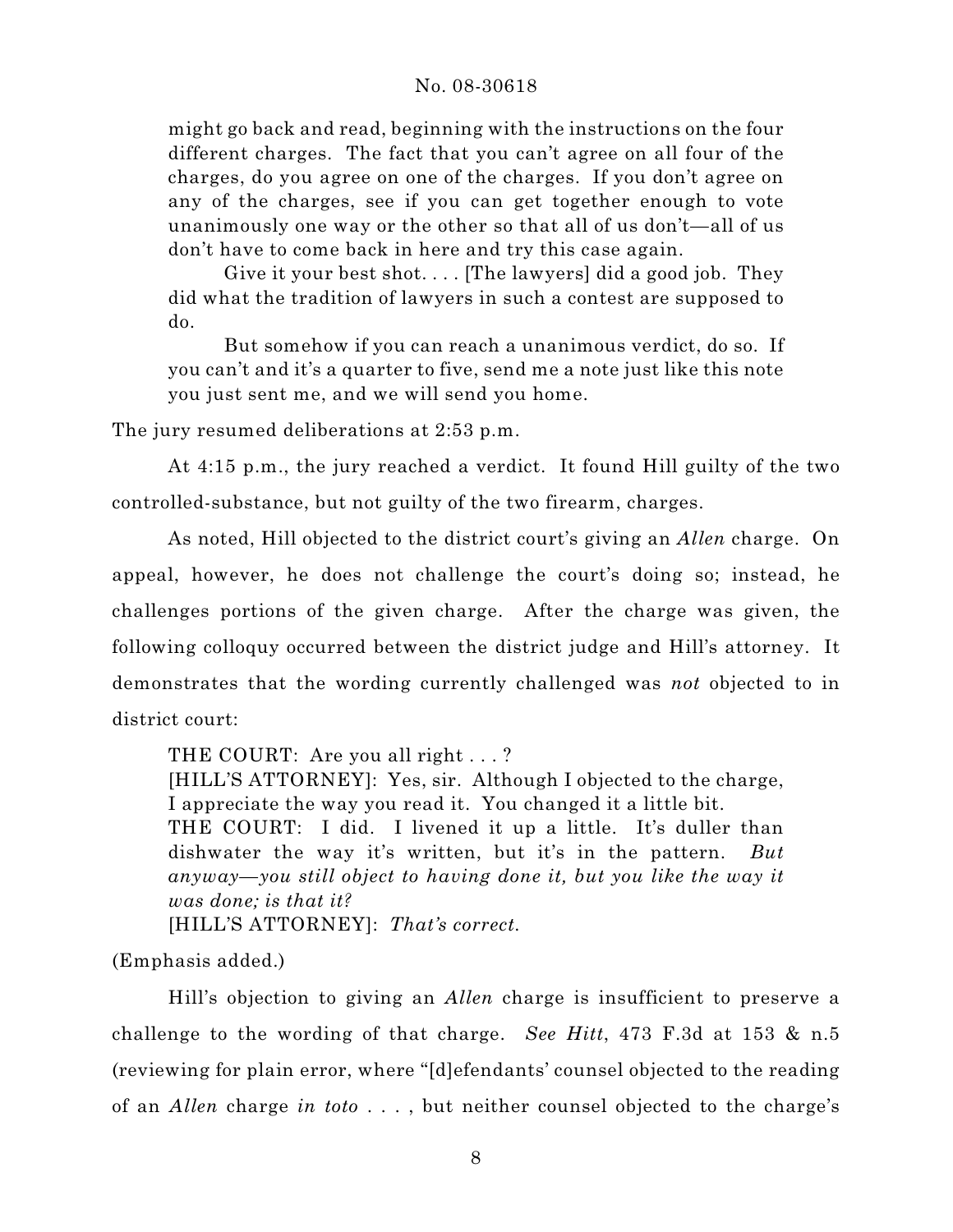language"). Hill's challenge to the wording of the *Allen* charge, raised for the first time on appeal, is, therefore, reviewed only for plain error. In reviewing for plain error,

we first determine whether there is "(1) error, (2) that is plain, and (3) that affects substantial rights". [*United States v.*] *Mares*, 402 F.3d [511,] 520 [(5th Cir. 2005)]. Under this narrow standard of review, an error is not "plain" unless it is "clear" or "obvious". *United States v. Olano*, 507 U.S. 725, 734 (1993). *Even if plain error is found to exist, we retain discretion whether to correct it*; generally, we will do so only if "the error seriously affects the fairness, integrity, or public reputation of judicial proceedings". *Mares*, 402 F.3d at 520.

*United States v. Salazar*, 542 F.3d 139, 147-48 (5th Cir. 2008) (emphasis added), *cert. denied*, 129 S. Ct. 1669 (2009); *see also Allard*, 464 F.3d at 535.

For reviewing the wording of an *Allen* charge, we consider: whether any "semantic deviation from approved *Allen* charges" is "so prejudicial to the defendant as to require reversal"; and, whether "the circumstances surrounding the giving" of the charge are "coercive". *Fields*, 483 F.3d at 339 (internal quotation marks and citation omitted).

[W]e "review the entire record and the 'totality of the circumstances' surrounding the judge's conduct to 'determine whether the judge's behavior was so prejudicial that it denied the defendant a fair, as opposed to a perfect, trial.'" [*United States v.*] *Sanchez*, 325 F.3d [600,] 603 [(5th Cir. 2003)] (quoting [*United States v.*] *Saenz*, 134 F.3d [697,] 702 [(5th Cir. 1998)]). The judge's conduct rises to the level of a constitutional error only if the conduct, "viewed as a whole, . . . amount[s] to a 'quantitatively and qualitatively' substantial intervention that could have led the jury to 'a predisposition of guilt.'" *Sanchez*, 325 F.3d at 603 (quoting *Saenz*, 134 F.3d at 702).

*United States v. Redd*, 355 F.3d 866, 877 (5th Cir. 2003) ("[c]onsidering the record as a whole", in holding that the *Allen* charge given was not coercive or otherwise improper).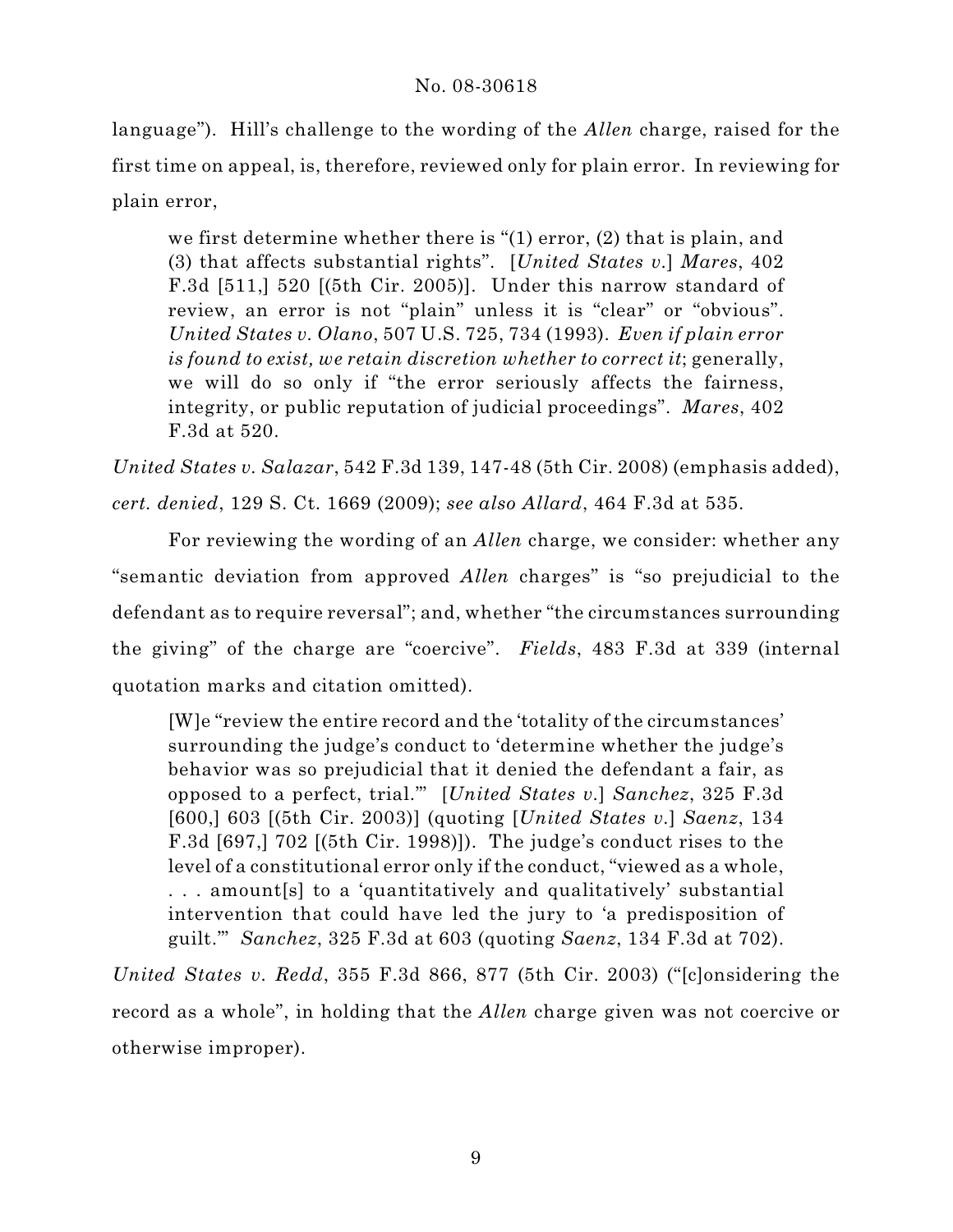1.

One of Hill's *Allen*-charge contentions is that commentary about trialrelated costs was improper. He points, *inter alia*, to the district judge's references to the "\$40 a day and mileage" paid to each juror, the salaries of the attorneys, the expense of the United States Marshals, and the overall trial expense.

These comments are substantially consistent with our court's pattern *Allen* charge. The pattern charge instructs the jury that "[t]he trial has been expensive in time, effort, and money to both the defense and the prosecution"; and, "another trial would only serve to increase the cost to both sides". Given the pattern charge's inclusion of trial costs, the district court did not plainly err (commit "clear" or "obvious" error) in referencing the trial costs.

2.

Hill also urges that the district judge's reference to the United States Marshals escorting Hill was improper; he contends the jurors were unaware that he was in custody until this reference. When a defendant's custodial status is referenced, "[i]t is the trial court's function to ensure that jurors do not use [that status] as evidence". *United States v. Mendoza*, 522 F.3d 482, 493 (5th Cir.), *cert. denied*, 129 S. Ct. 269 (2008) (addressing the projection of guilt by arrest, indictment, and the issuance of prison clothing).

The reference to the Marshals—made while focusing the jury's attention, not on Hill's custodial status, but on the trial expense—cannot be said to have been plain ("clear" or "obvious") error. Moreover, any error on the district judge's part was remedied by, *inter alia*, the portion of the *Allen* charge instructing the jury: "[I]f the evidence in the case fails to establish guilt beyond a reasonable doubt, Mr. Hill should have your unanimous verdict of not guilty".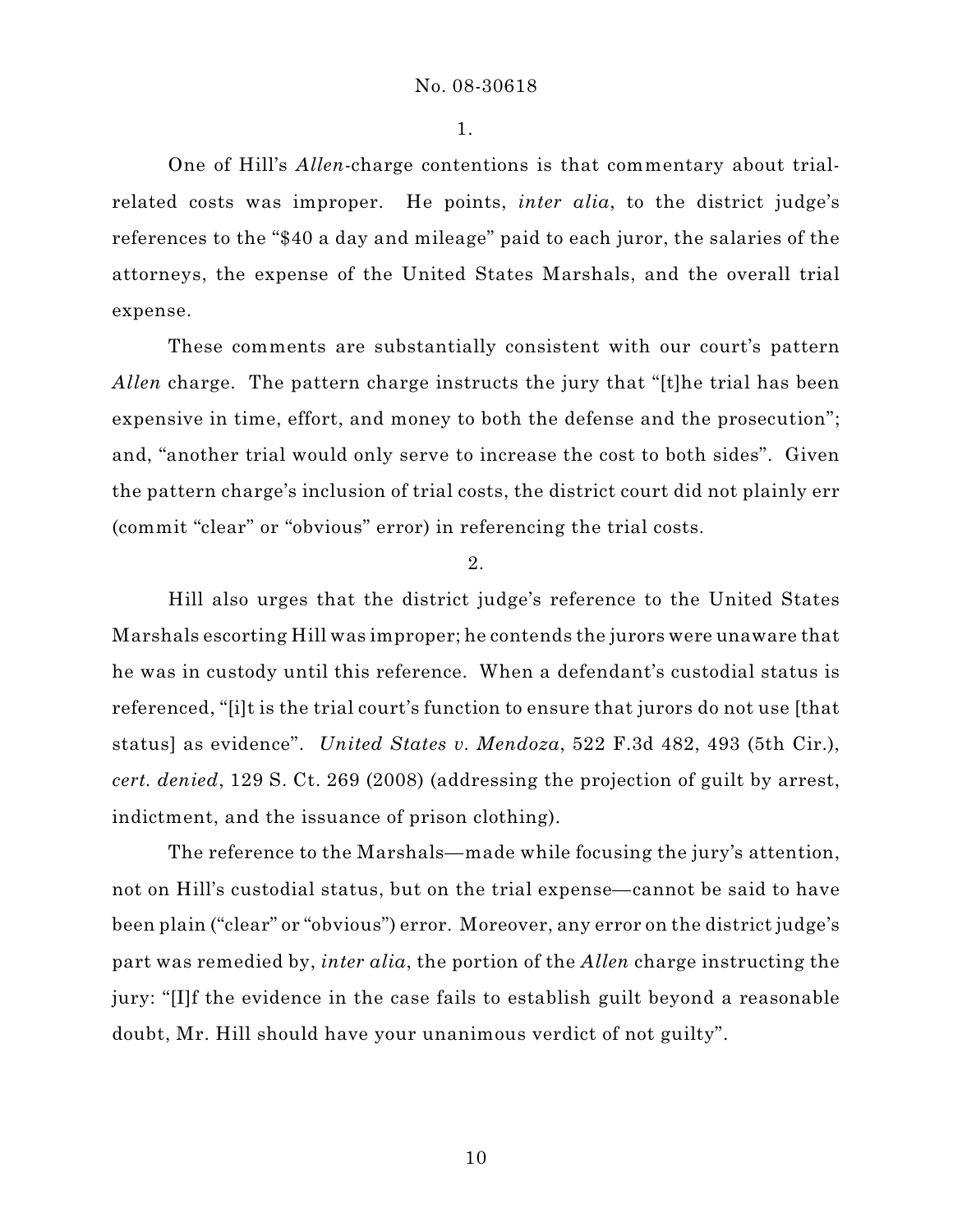3.

Hill's final *Allen*-charge contention is that the district judge imposed a coercive, impermissible deadline, by instructing the jury: "I'm going to put you on the clock. You have until 4:45 to go back in that jury room and earn the rest of your keep". Hill notes that, in addition to making this comment, the district judge also omitted the following portion of our pattern *Allen* charge: "You may be as leisurely in your deliberations as the occasion may require and should take all the time which you may feel is necessary".

There are numerous examples of our court viewing *Allen* charges as impermissibly coercive when they include time deadlines. As noted, our pattern *Allen* charge instructs jurors to "take all the time which you may feel is necessary". In *United States v. Straach*, our court stated: "[A] judge errs . . . when the instruction . . . set[s] a time limit for the deliberations". 987 F.2d 232, 242 (5th Cir. 1993) (internal quotation marks and citations omitted). In *Fields*, on the other hand, our court held the given *Allen* charge acceptable because, among other things, it did not set a time limit on deliberations. 483 F.3d at 340; *see also United States v. Cheramie*, 520 F.2d 325, 330 & n.7 (5th Cir. 1975).

In this regard, the district judge's time-related condition was arguably an abuse of discretion. Given our court's precedent expressing disapproval for setting time limits, it might even amount to a "clear" or "obvious" error. Assuming *arguendo* there was such an error, but based on this record, it did *not* affect Hill's substantial rights. Moreover, even assuming it did, and as discussed *infra*, it did not "seriously affect<sup>[]</sup> the fairness, integrity, or public reputation of [this] judicial proceeding[]", *Mares*, 402 F.3d at 520, when, again, the record is reviewed as a whole. *See Redd*, 355 F.3d at 877. Accordingly, we decline to exercise our discretionary power to correct any plain error that occurred. *See Mares*, 402 F.3d at 520.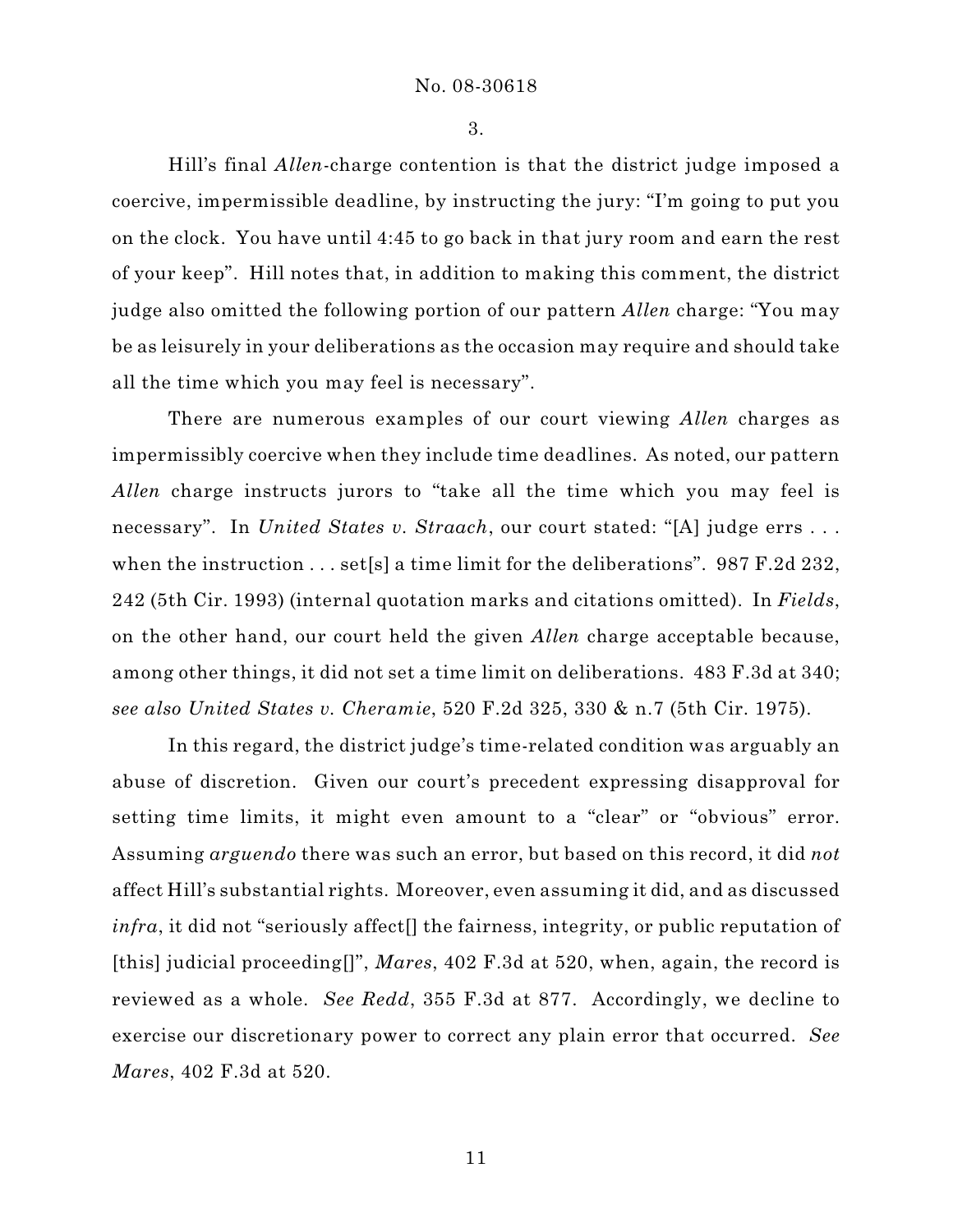Viewing the given *Allen* charge *in toto*, it largely matches our court's pattern *Allen* charge. In addition, the district judge included mitigating statements, such as "[g]ive it your best shot"; and, "[i]f you can reach a unanimous verdict, do so. If you can't . . . , send me a note". In addition, the jury neither reached its verdict immediately after the charge was given, nor immediately prior to the deadline; its reaching a verdict in between these two extremes supports our view that the jurors were not pressured by the court sufficiently to require reversal under plain-error review.

Similarly, the jury's verdict was a discriminating one. Following the *Allen* charge's being given, and after further deliberation, the jury convicted on two counts and acquitted on two. In *United States v. Heath*, our court construed a similar jury verdict as indicative that the *Allen* charge was not coercive. 970 F.2d 1397, 1406 (5th Cir. 1992) (noting that, despite the jury's convicting on some counts, "the jury's verdict was a discriminating one—after further deliberation, the jury remained deadlocked on two counts and acquitted the Defendants of several others").

Our decision is further buttressed by other instances where the district judge exhibited a friendly, jocular, and yet somewhat blunt style of interaction with the jury. For example, at the end of the first day, before deliberations began on the second, the district judge said to the jury:

And I would hope that when the clock says 9 o'clock in the morning and I say to the Marshal, [a]re all twelve jurors here, that his answer will be yes. Because we are going to start Johnny-on-the-spot at 9 o'clock. Don't be late. You don't live too far. The furthest guy out there is 53 miles. That's [full name of one juror]. [First name of that juror], 53 miles, can you get here at 9 o'clock without a problem?

At another point, the following exchange took place in the presence of the jury: